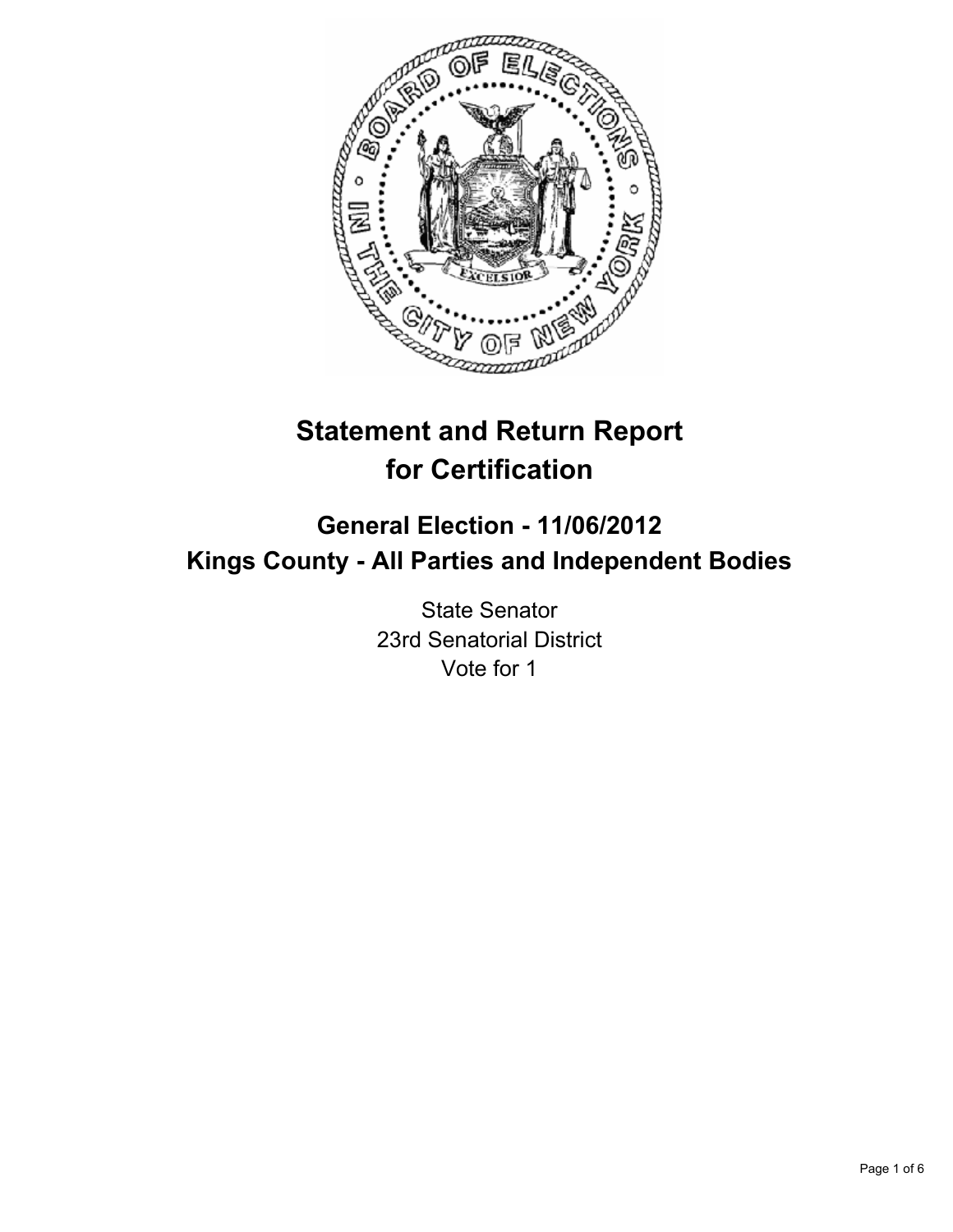

| <b>PUBLIC COUNTER</b>                                    | 1,177 |
|----------------------------------------------------------|-------|
| <b>EMERGENCY</b>                                         | 0     |
| ABSENTEE/MILITARY                                        | 40    |
| <b>FEDERAL</b>                                           | 10    |
| SPECIAL PRESIDENTIAL                                     | 0     |
| <b>AFFIDAVIT</b>                                         | 168   |
| <b>Total Ballots</b>                                     | 1,395 |
| Less - Inapplicable Federal/Special Presidential Ballots | (10)  |
| <b>Total Applicable Ballots</b>                          | 1,385 |
| DIANE J. SAVINO (DEMOCRATIC)                             | 605   |
| LISA GREY (REPUBLICAN)                                   | 471   |
| LISA GREY (CONSERVATIVE)                                 | 40    |
| DIANE J. SAVINO (WORKING FAMILIES)                       | 25    |
| DIANE J. SAVINO (INDEPENDENCE)                           | 14    |
| <b>Total Votes</b>                                       | 1,155 |
| Unrecorded                                               |       |

| PUBLIC COUNTER                                           | 6,314 |
|----------------------------------------------------------|-------|
| <b>EMERGENCY</b>                                         | 0     |
| ABSENTEE/MILITARY                                        | 267   |
| FEDERAL                                                  | 46    |
| <b>SPECIAL PRESIDENTIAL</b>                              | 0     |
| <b>AFFIDAVIT</b>                                         | 1,144 |
| <b>Total Ballots</b>                                     | 7,771 |
| Less - Inapplicable Federal/Special Presidential Ballots | (46)  |
| <b>Total Applicable Ballots</b>                          | 7,725 |
| DIANE J. SAVINO (DEMOCRATIC)                             | 3,336 |
| LISA GREY (REPUBLICAN)                                   | 2,147 |
| LISA GREY (CONSERVATIVE)                                 | 158   |
| DIANE J. SAVINO (WORKING FAMILIES)                       | 157   |
| DIANE J. SAVINO (INDEPENDENCE)                           | 124   |
| JOZPH HAYONYI (WRITE-IN)                                 | 1     |
| UNATTRIBUTABLE WRITE-IN (WRITE-IN)                       | 1     |
| <b>Total Votes</b>                                       | 5,924 |
| Unrecorded                                               | 1,801 |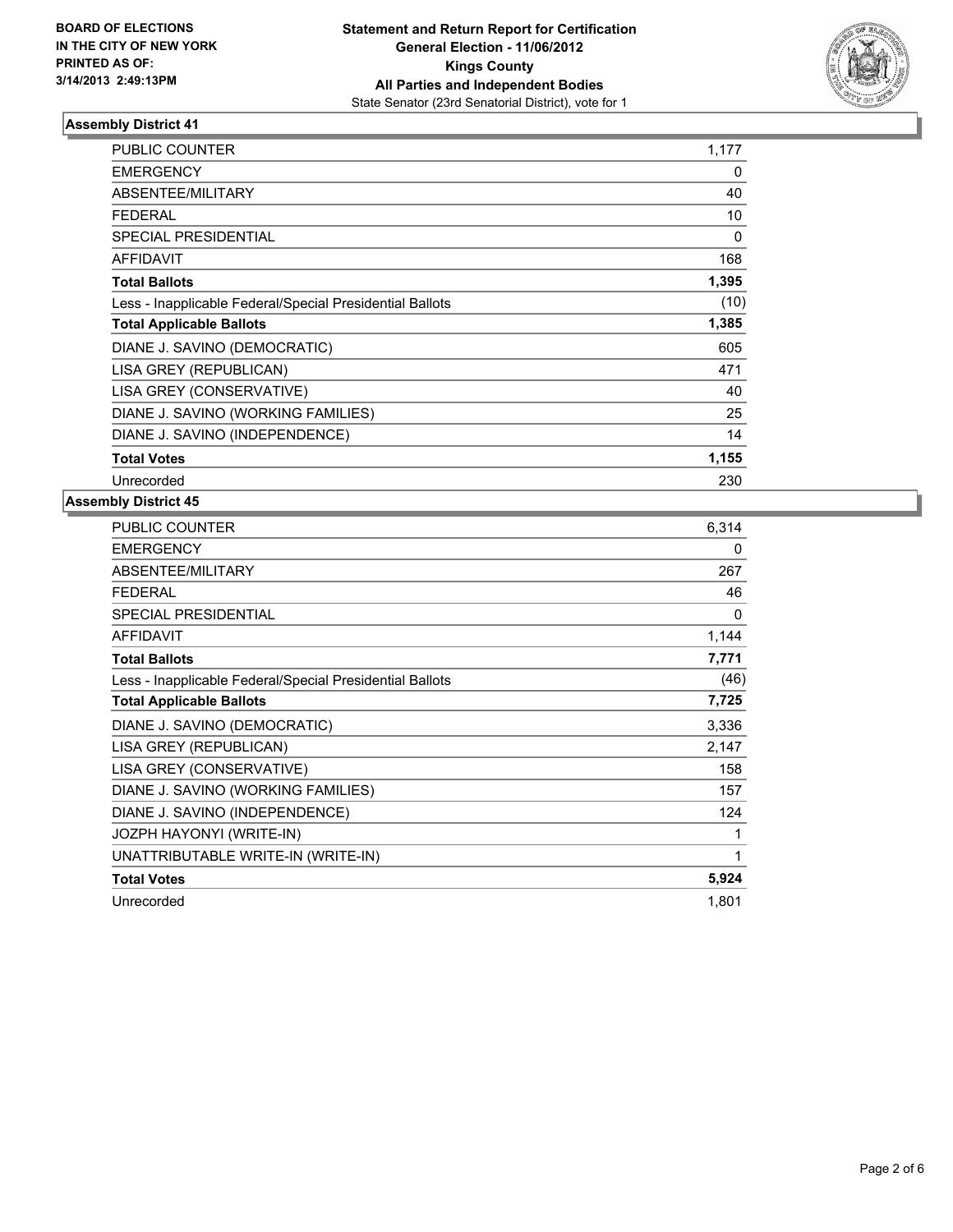

| <b>PUBLIC COUNTER</b>                                    | 8,750  |
|----------------------------------------------------------|--------|
| <b>EMERGENCY</b>                                         | 0      |
| ABSENTEE/MILITARY                                        | 428    |
| <b>FEDERAL</b>                                           | 86     |
| <b>SPECIAL PRESIDENTIAL</b>                              | 0      |
| <b>AFFIDAVIT</b>                                         | 5,151  |
| <b>Total Ballots</b>                                     | 14,415 |
| Less - Inapplicable Federal/Special Presidential Ballots | (86)   |
| <b>Total Applicable Ballots</b>                          | 14,329 |
| DIANE J. SAVINO (DEMOCRATIC)                             | 7,045  |
| LISA GREY (REPUBLICAN)                                   | 2,908  |
| LISA GREY (CONSERVATIVE)                                 | 172    |
| DIANE J. SAVINO (WORKING FAMILIES)                       | 237    |
| DIANE J. SAVINO (INDEPENDENCE)                           | 93     |
| DAVIT STOROBIN (WRITE-IN)                                | 1      |
| IRIS FELS (WRITE-IN)                                     | 1      |
| SIMCHA FELDER (WRITE-IN)                                 | 1      |
| UNATTRIBUTABLE WRITE-IN (WRITE-IN)                       | 3      |
| <b>Total Votes</b>                                       | 10,461 |
| Unrecorded                                               | 3,868  |

| <b>PUBLIC COUNTER</b>                                    | 7,132 |
|----------------------------------------------------------|-------|
| <b>EMERGENCY</b>                                         | 8     |
| ABSENTEE/MILITARY                                        | 243   |
| <b>FFDFRAI</b>                                           | 44    |
| SPECIAL PRESIDENTIAL                                     | 0     |
| <b>AFFIDAVIT</b>                                         | 635   |
| <b>Total Ballots</b>                                     | 8,062 |
| Less - Inapplicable Federal/Special Presidential Ballots | (44)  |
| <b>Total Applicable Ballots</b>                          | 8,018 |
| DIANE J. SAVINO (DEMOCRATIC)                             | 4,391 |
| LISA GREY (REPUBLICAN)                                   | 1,787 |
| LISA GREY (CONSERVATIVE)                                 | 193   |
| DIANE J. SAVINO (WORKING FAMILIES)                       | 231   |
| DIANE J. SAVINO (INDEPENDENCE)                           | 91    |
| ANDREW S. GOUNARDES (WRITE-IN)                           | 3     |
| CHUCK NORRIS (WRITE-IN)                                  | 1     |
| RALPH NADER (WRITE-IN)                                   | 1     |
| UNATTRIBUTABLE WRITE-IN (WRITE-IN)                       | 4     |
| <b>Total Votes</b>                                       | 6,702 |
| Unrecorded                                               | 1,316 |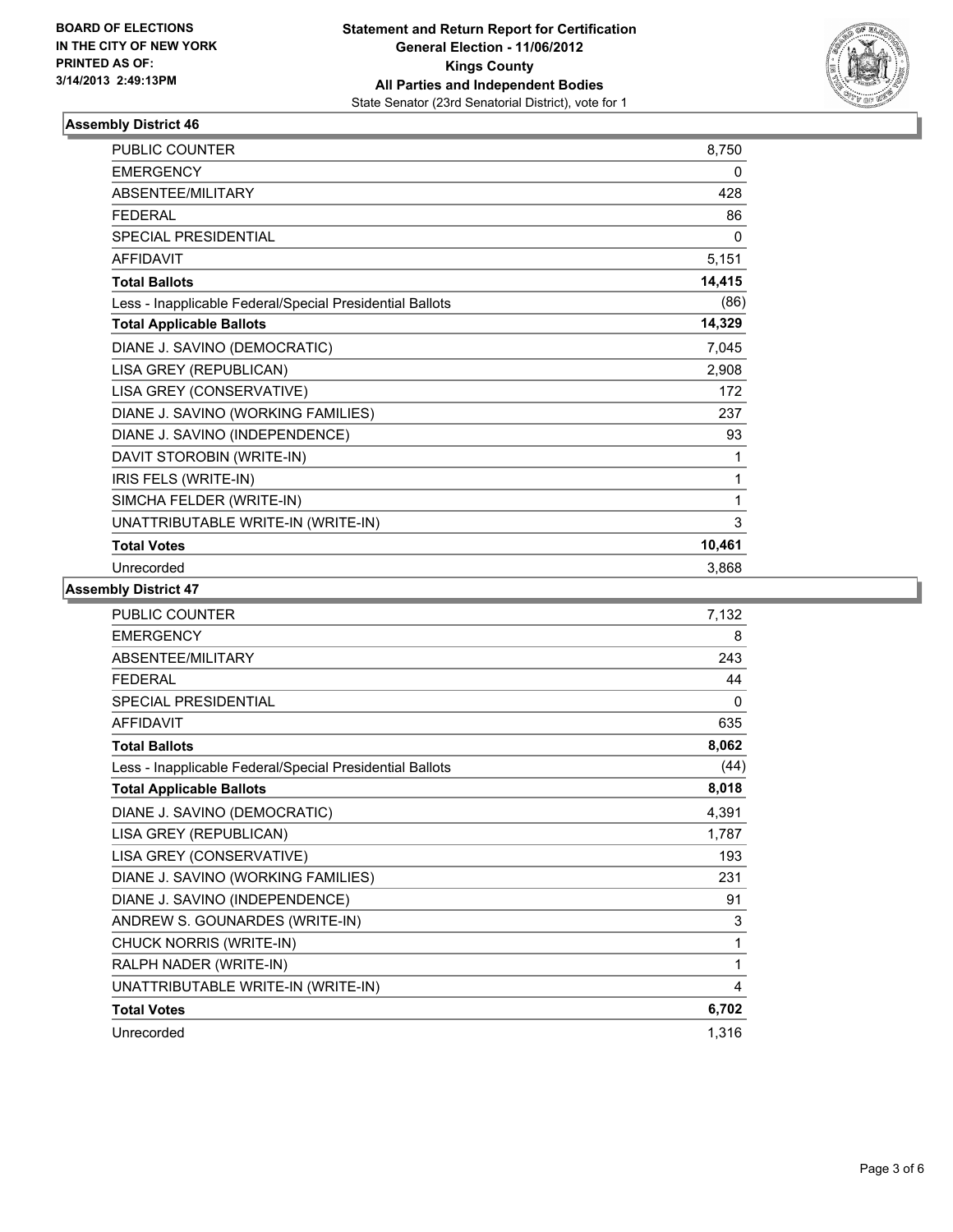

| <b>PUBLIC COUNTER</b>                                    | 493      |
|----------------------------------------------------------|----------|
| <b>EMERGENCY</b>                                         | 0        |
| ABSENTEE/MILITARY                                        | 11       |
| <b>FEDERAL</b>                                           | $\Omega$ |
| <b>SPECIAL PRESIDENTIAL</b>                              | 0        |
| <b>AFFIDAVIT</b>                                         | 47       |
| <b>Total Ballots</b>                                     | 551      |
| Less - Inapplicable Federal/Special Presidential Ballots | 0        |
| <b>Total Applicable Ballots</b>                          | 551      |
| DIANE J. SAVINO (DEMOCRATIC)                             | 305      |
| LISA GREY (REPUBLICAN)                                   | 95       |
| LISA GREY (CONSERVATIVE)                                 | 10       |
| DIANE J. SAVINO (WORKING FAMILIES)                       | 14       |
| DIANE J. SAVINO (INDEPENDENCE)                           | 4        |
| <b>Total Votes</b>                                       | 428      |
| Unrecorded                                               | 123      |

| PUBLIC COUNTER                                           | 1,365    |
|----------------------------------------------------------|----------|
| <b>EMERGENCY</b>                                         | 0        |
| <b>ABSENTEE/MILITARY</b>                                 | 52       |
| <b>FEDERAL</b>                                           | 12       |
| <b>SPECIAL PRESIDENTIAL</b>                              | $\Omega$ |
| <b>AFFIDAVIT</b>                                         | 203      |
| <b>Total Ballots</b>                                     | 1,632    |
| Less - Inapplicable Federal/Special Presidential Ballots | (12)     |
| <b>Total Applicable Ballots</b>                          | 1,620    |
| DIANE J. SAVINO (DEMOCRATIC)                             | 945      |
| LISA GREY (REPUBLICAN)                                   | 256      |
| LISA GREY (CONSERVATIVE)                                 | 44       |
| DIANE J. SAVINO (WORKING FAMILIES)                       | 59       |
| DIANE J. SAVINO (INDEPENDENCE)                           | 16       |
| ANDREW GOUNARDES (WRITE-IN)                              | 1        |
| MARTIN J. GOLDEN (WRITE-IN)                              | 1        |
| <b>Total Votes</b>                                       | 1,322    |
| Unrecorded                                               | 298      |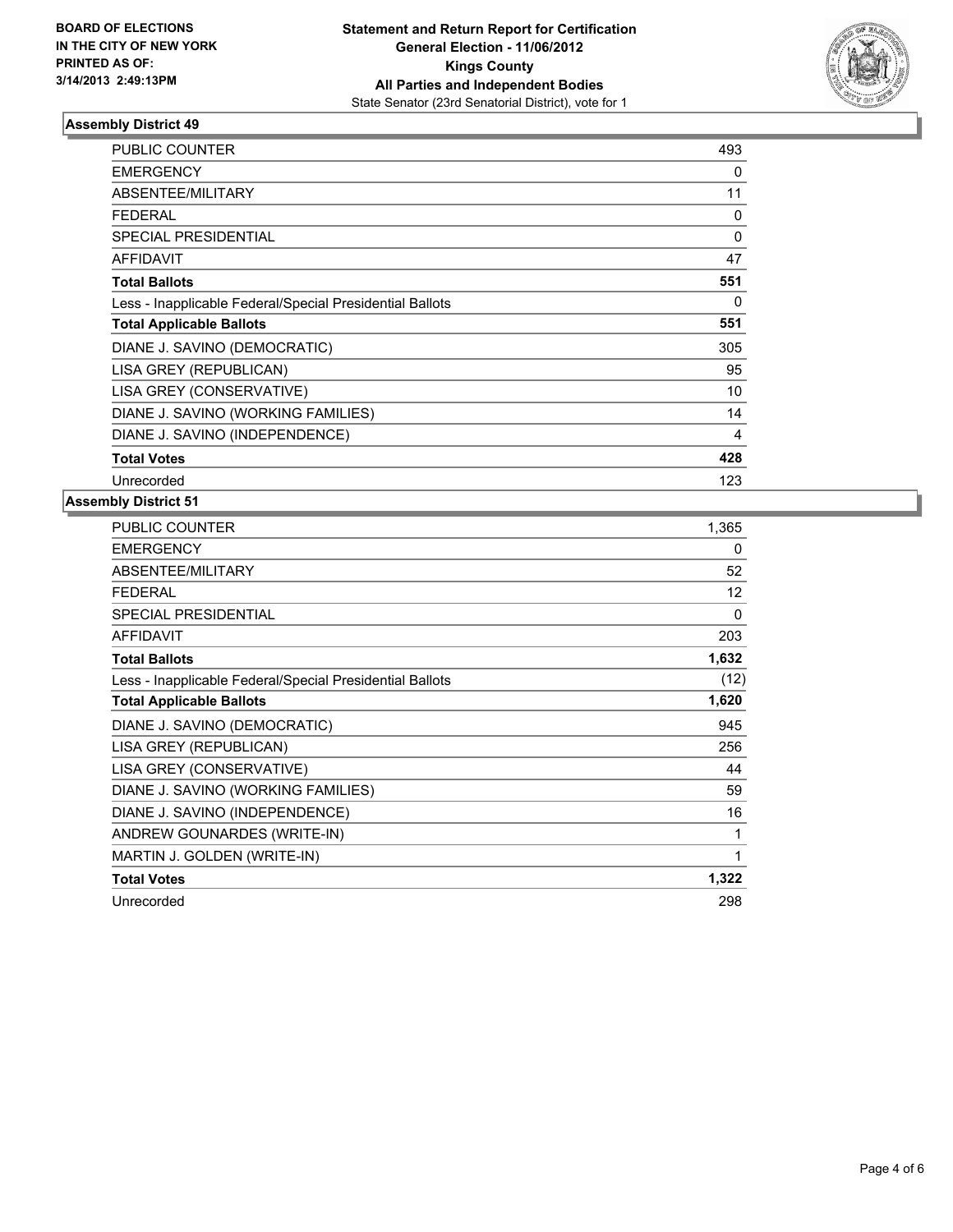

| <b>PUBLIC COUNTER</b>                                    | 331            |
|----------------------------------------------------------|----------------|
| <b>EMERGENCY</b>                                         | 0              |
| <b>ABSENTEE/MILITARY</b>                                 | 1              |
| <b>FEDERAL</b>                                           | $\overline{2}$ |
| SPECIAL PRESIDENTIAL                                     | 0              |
| AFFIDAVIT                                                | 46             |
| <b>Total Ballots</b>                                     | 380            |
| Less - Inapplicable Federal/Special Presidential Ballots | (2)            |
| <b>Total Applicable Ballots</b>                          | 378            |
| DIANE J. SAVINO (DEMOCRATIC)                             | 203            |
| LISA GREY (REPUBLICAN)                                   | 76             |
| LISA GREY (CONSERVATIVE)                                 | 11             |
| DIANE J. SAVINO (WORKING FAMILIES)                       | 11             |
| DIANE J. SAVINO (INDEPENDENCE)                           | 3              |
| <b>Total Votes</b>                                       | 304            |
| Unrecorded                                               | 74             |